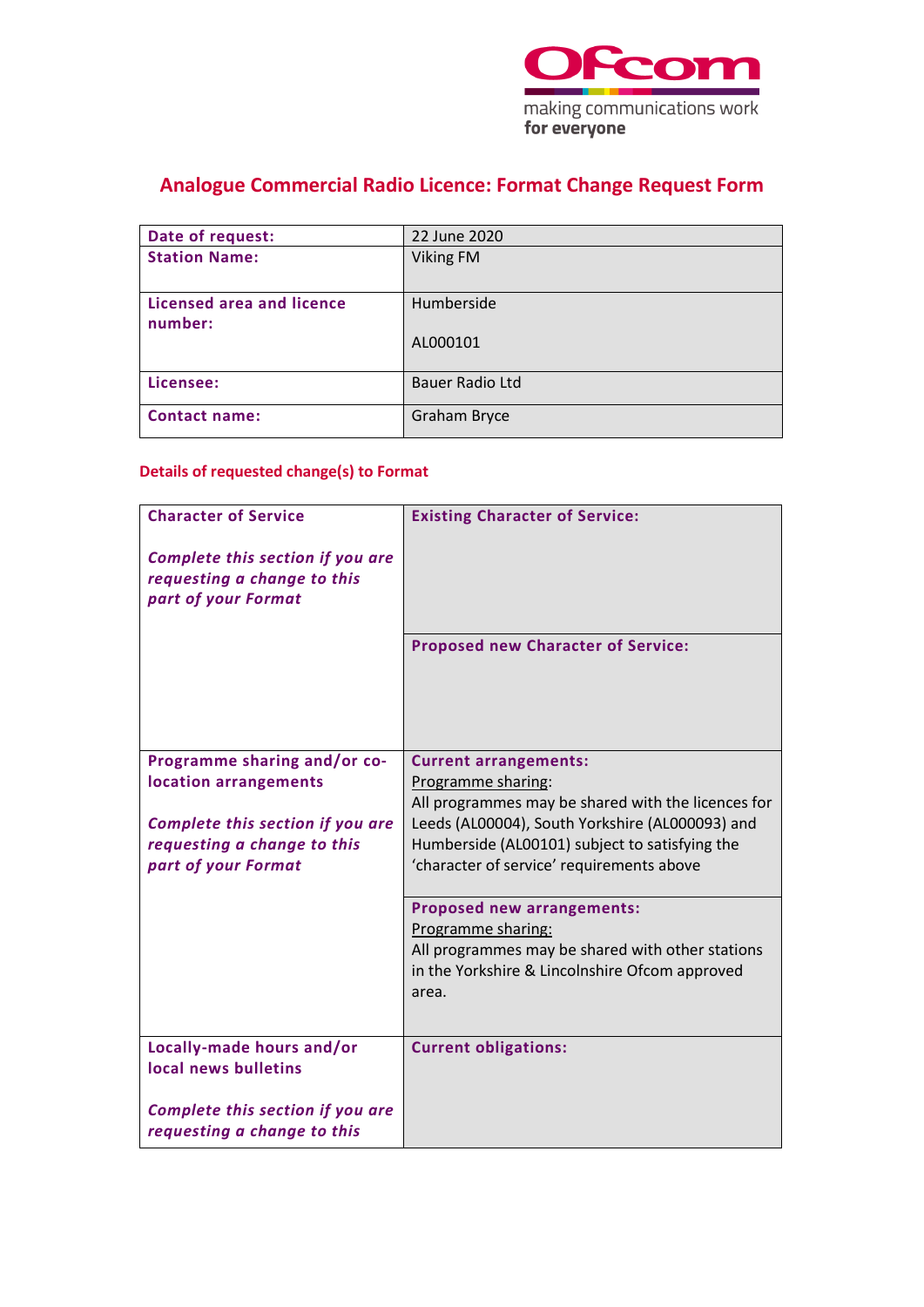| part of your Format | Proposed new obligations: |
|---------------------|---------------------------|
|                     |                           |
|                     |                           |
|                     |                           |
|                     |                           |

The holder of an analogue local commercial radio licence may apply to Ofcom to have the station's Format amended. Any application should be made using the layout shown on this form, and should be in accordance with Ofcom's published procedures for Format changes. 1

Under section 106(1A) of the Broadcasting Act 1990 (as amended), Ofcom may consent to a change of a Format only if it is satisfied that *at least* one of the following five statutory criteria is satisfied:

- *(a) that the departure would not substantially alter the character of the service;*
- *(b) that the departure would not narrow the range of programmes available by way of relevant independent radio services to persons living the area or locality for which the service is licensed to be provided;*
- *(c) that the departure would be conducive to the maintenance or promotion of fair and effective competition*
- *(d) that there is evidence that, amongst persons living in that area or locality, there is a significant demand for, or significant support for, the change that would result from the departure; or*
- *(e) that (i) the departure would result from programmes included in the licensed service ceasing to be made at premises in the area or locality for which the service is provided, but (ii) those programmes would continue to be made wholly or partly at premises within the approved area (as defined in section 314 of the Communications Act 2003 (local content and character of services)).*

Only one of these five criteria need be satisfied in order for Ofcom to consent to the proposed change. However, even if Ofcom is of the opinion that the proposed change satisfies one or more of the statutory criteria, there may be reasons (depending on the particular circumstances of the case) why Ofcom may not consent to the proposed change. The additional criteria to which Ofcom will have regard when exercising this discretion can be found on our website.<sup>2</sup>

Applicants should note that, under section 106ZA of the same Act (as amended), a proposed change that *does not* satisfy the first or last of these criteria (i.e. a change that Ofcom considers *would* or *could* substantially alter the character of the service, or does not relate to the origin of locally-made programmes) must, if it is to be considered further under any of the other three criteria, be consulted upon.

<sup>&</sup>lt;sup>1</sup> Available at https://www.ofcom.org.uk/ data/assets/pdf\_file/0024/87405/The-regulation-of-[Format-changes.pdf](https://www.ofcom.org.uk/__data/assets/pdf_file/0024/87405/The-regulation-of-Format-changes.pdf)

<sup>&</sup>lt;sup>2</sup> At https://www.ofcom.org.uk/ \_data/assets/pdf\_file/0024/87405/The-regulation-of-Format[changes.pdf](https://www.ofcom.org.uk/__data/assets/pdf_file/0024/87405/The-regulation-of-Format-changes.pdf)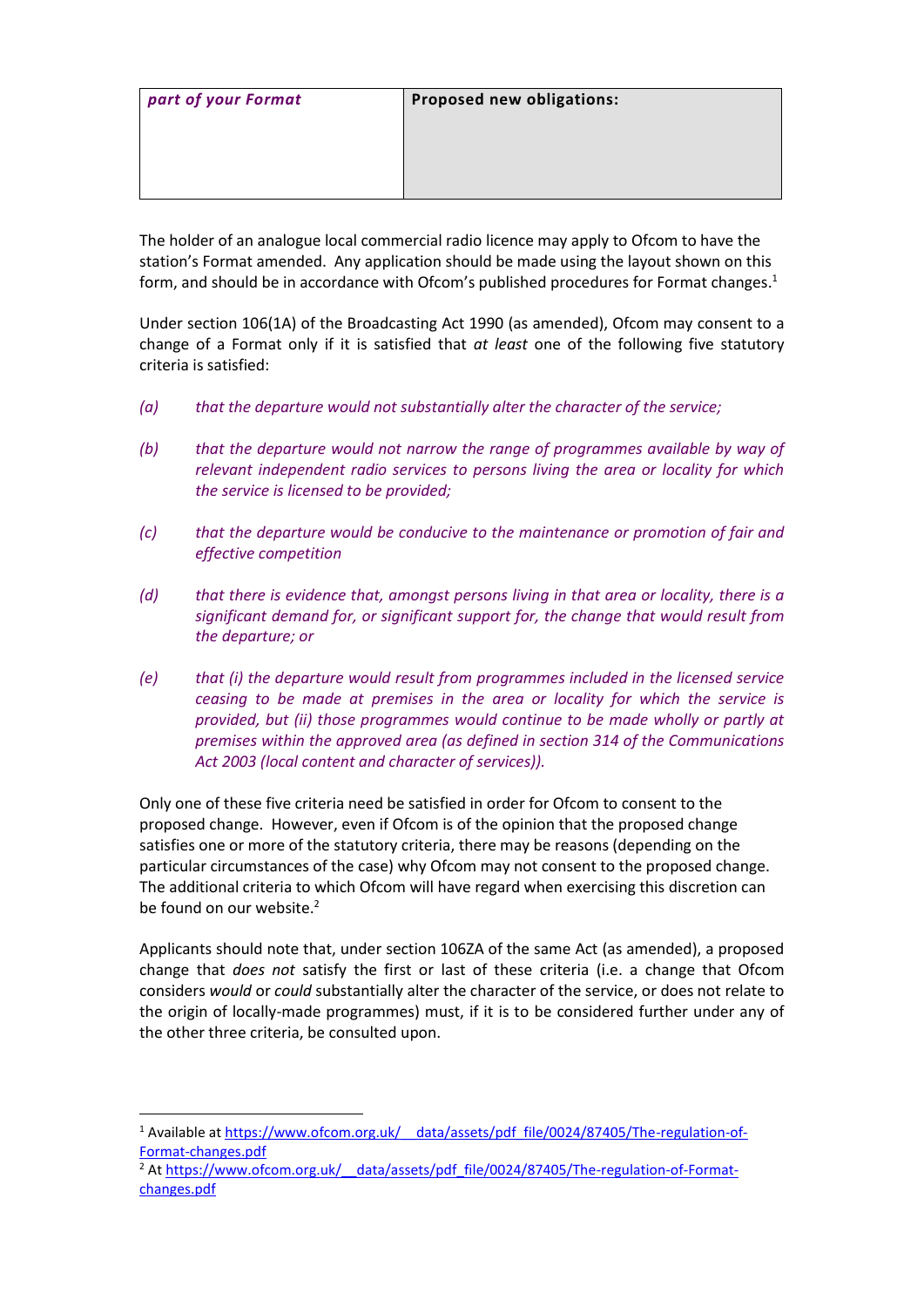In the event that Ofcom receives a request for Format change and considers that criterion (a) or (e) is *not* satisfied, it will seek confirmation from the applicant as to whether it wishes to proceed with the request (and, if so, whether it wishes to amend or replace its submission in light of the necessity to make it public).#

**Please set out the statutory criterion, or criteria, set out in section 106(1A) of the Broadcasting Act 1990 that you believe is/are satisfied in relation to this Format change request, and the reasons for this.**

- a. The proposed change would not substantially alter the character of service. The change to programme sharing is in line with Ofcom's localness guidelines.
- e. Programmes included in the licensed service will cease to be made at premises in the area or locality for which the service is provided, but those programmes will continue to be made wholly or partly at premises within the approved area.

**Please provide any additional information and/or evidence in support of the proposed change(s) below. In particular, the applicant may wish to outline how they see that the proposed change fits within Ofcom's published Format change request policy<sup>3</sup> and also Ofcom's Localness guidance, which includes our co-location and programme sharing policy. 4**

#### *Notes*

# Ofcom may approve a change under any of criteria (b) to (d) without consultation, or after a consultation of less than 28 days, if Ofcom considers that to hold a consultation at all, or for 28 days or more, would result in a delay that would be likely to prejudice the interests of the licensee. Ofcom may also remove for the purposes of consultation any confidential information submitted by the licensee.

### **Data Protection**

We require the information requested in this form in order to carry out our licensing duties under the Broadcasting Act 1990, Broadcasting Act 1996 and Communications Act 2003. Please see Ofcom's General Privacy Statement [www.ofcom.org.uk/about-ofcom/foi](http://www.ofcom.org.uk/about-ofcom/foi-dp/general-privacy-statement)[dp/general-privacy-statement](http://www.ofcom.org.uk/about-ofcom/foi-dp/general-privacy-statement) for further information about how Ofcom handles your personal information and your corresponding rights.

<sup>&</sup>lt;sup>3</sup> Available at https://www.ofcom.org.uk/ data/assets/pdf\_file/0024/87405/The-regulation-of-[Format-changes.pdf](https://www.ofcom.org.uk/__data/assets/pdf_file/0024/87405/The-regulation-of-Format-changes.pdf)

<sup>4</sup> Available at<http://stakeholders.ofcom.org.uk/broadcasting/radio/localness/>